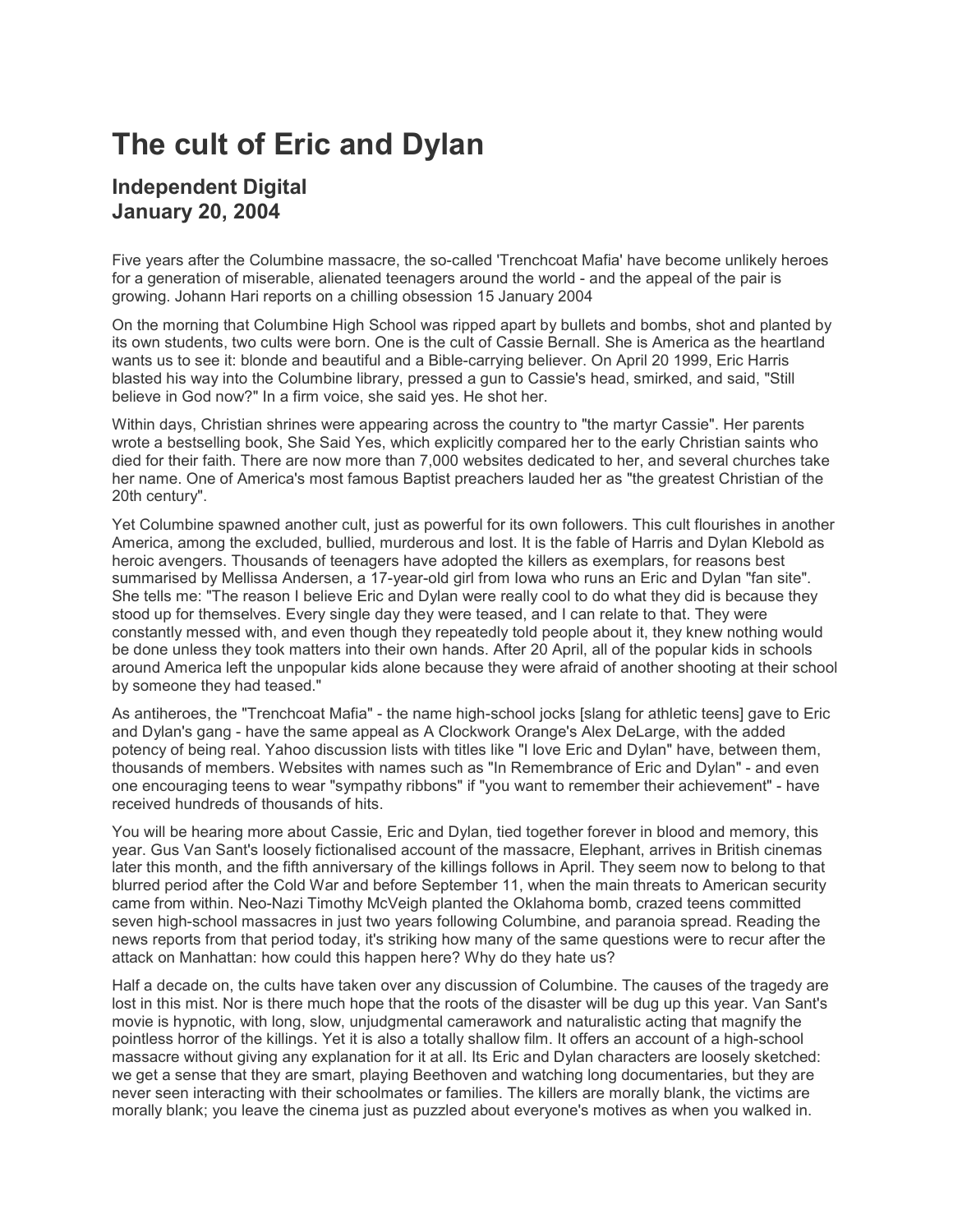Yet there was a brief window, in the days following the murders, when the answers were there to be glimpsed - and those answers help us to understand Eric and Dylan's morbid afterlife. The image of Columbine High as a perfect school, populated by saints and attacked by demons, unravelled as unfiltered accounts of Eric and Dylan's life at Columbine emerged in the immediate media swarm that descended on the school. Brooks Brown, a friend of theirs, explained: "The truth is that our school was not the happy place everyone's playing it off to be. A lot of people walk through that school with just a feeling of fear... You feel nothing else. You worry if someone's going to come up and beat the hell out of you all the time." Another of their friends explained: "They were hated, so they hated back. They hated back."

Eric and Dylan were widely suspected to be gay, something that Van Sant makes explicit in his film. Evan Todd, a popular football player and school hero, told reporters: "Columbine is a clean, good place except for those rejects. Most kids didn't want them there. They were into witchcraft. They were into voodoo dolls. Sure, we teased them. But what do you expect if you come to school with weird hairdos? It's not just jocks; the whole school was disgusted with them. They're a bunch of homos, grabbing each other's private parts. If you want to get rid of someone, usually you tease 'em. So the whole school would call them homos, and when they did something sick, we'd tell them, 'You're sick and that's wrong.'"

Voices like this soon disappeared from the media coverage, in part out of respect for the victims' families. There seems to have been an anxiety that that some people would conclude that the victims (picked, it seems, at random) somehow deserved to be murdered. No amount of physical or verbal abuse, it scarcely needs pointing out, can justify a programme of mass murder. Yet given a choice between the conformist fundamentalism of Cassie and the bullied rage of Eric and Dylan, it is horribly easy to understand why too many people have been swayed to sympathy. A number of recent novels like Douglas Coupland's Hey Nostradamus! have depicted high school massacres with a degree of understanding. In the Booker prize-winning novel Vernon God Little, DBC Pierre creates a character not dissimilar to Harris called Jesus, who is represented as a hideously abused, semi-Messianic figure who may find redemption in his murders.

Eric and Dylan need to be understood, these writers imply, not as evil beasts but as part of a wider culture of endemic low-level violence, persecution and aggressively policed conformity. "The US high school system is unusually vicious," explains Alice James, a 23-year-old IT consultant who was educated in the US, Britain and France. "Of course all teenagers are cliquey and can be cruel. But there are two differences in the US system, I guess. The first is that it is unusually hierarchical. In British schools, you get different groups who all sneer at each other, but there's no obvious ranking system. The kids into hiphop might hate the kids who are into pop, but neither of them is universally regarded to be 'better' or higher up the social tree. In American schools, it's like the bloody Indian caste system. Jocks simply rule the school, and everyone knows it. They are indisputably at the top, and 'freaks', which means anybody a little bit different and I guess included Eric and Dylan, are indisputably at the bottom.

"The second big difference," she continues, "is that the hierarchy the teenagers create for themselves is reinforced by parents and the school authorities, by giving out awards to the 'Prom Queen' and the football squad. While most British or French parents see their teenagers' social affairs as trivial or even slightly comic, American parents take it incredibly seriously. It's given a kind of official imprimatur, because they build their kids up to be cheerleaders or jocks and they're openly disappointed if they don't make it. For 'freaks', it's not just like they've failed in the eyes of their schoolmates - it's like they've failed for life."

The savage nature of US high schools - and the reason for Eric and Dylan's bloody rebellion - has been best explained to British audiences by a sub-genre of US movies that could be dubbed "teen ironic". This began in 1988 with Heathers, where Winona Ryder and Christian Slater play outcasts who befriend the stigmatised fat girl, murder the vacuous blondes, and bring the movie to an end by blowing up the school and everyone in it.

Teen ironic movies follow a pattern: we are shown the total anomie of anybody who is judged to be a "loser" in the US school system, and then the scenario is (usually violently) reversed. In Romy and Michele's High School Reunion, Mira Sorvino and Lisa Kudrow return to their high school to find that the good-looking people who always shunned them are still obsessed with who is "A-list". They pretend to